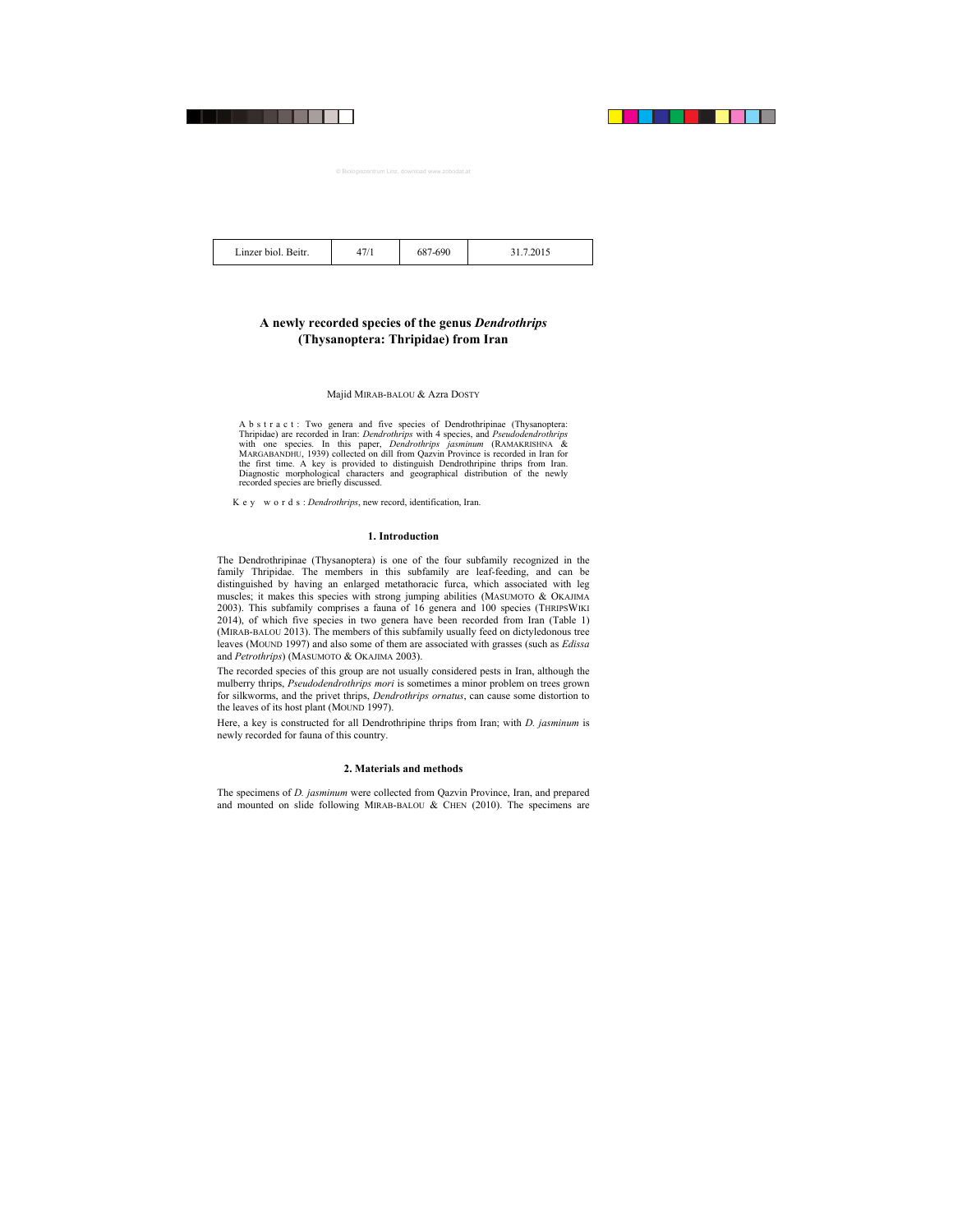#### 688

deposited in the collection of Department of Plant Protection, College of Agriculture, Ilam University, Iran (ILAMU).

#### **3. Results**

#### **Key to genera of the Iranian Dendrothripinae**

- 1 Head usually with 2 pairs of ocellar setae. Fore wing with anterior margin curved at apex to join posterior margin, all cilia at apex small, fringe cilia on anterior margin arise ventrally well behind the margin ................................................... *Dendrothrips* UZEL
- Head usually with 3 pairs of ocellar setae. Fore wing not curved at apex, with long fringe cilia and stout, long apical setae, fringe cilia on anterior margin arise close to the margin ...................................................................................*Pseudodendrothrips* SCHMUTZ

**Table 1**: Dendrothripine thrips recorded from Iran.

| Taxa (* new record for Iran)         | Distribution in Iran by provinces |
|--------------------------------------|-----------------------------------|
| Dendrothrips degeeri UZEL            | Khorasan-e-Shomali                |
| Dendrothrips jasminum (RAMAKRISHNA & | Oazvin                            |
| MARGABANDHU)                         |                                   |
| Dendrothrips karnyi PRIESNER         | Khuzestan                         |
| Dendrothrips phyllireae (BAGNALL)    | Golestan                          |
| Dendrothrips saltator UZEL           | Kerman, Hamedan, Khorasan-e-      |
|                                      | Shomali, Khuzestan                |
| Pseudodendrothrips mori (NIWA)       | Guilan, Hamedan, Alborz,          |
|                                      | Kordestan, Azarbaijan-e-Gharbi    |

#### *Dendrothrips* **UZEL**

#### *Dendrothrips* UZEL, 1895: 159.

This genus currently includes 52 described species in the world (THRIPSWIKI 2014). They are usually found on plants with small hard leaves, such as Oleaceae shrubs and trees, rather than on herbaceous plants (MOUND & KIBBY 1998).

G e n e r i c d i a g n o s i s. Head wider than long, with anterior margin inset between eyes; eyes large; ocelli widely spaced; ocellar setae pair I absent; postocular setae absent. Antennae 7- to 9-segmented; segments III and IV with simple or forked sense cones. Maxillary palps 2-segmented. Mouth cone short to long. Pronotum wider than long, with a pair of distinct posteroangular setae. Mesospinasternum fused to metasternum. Tarsi 1-segmented, hind tarsi not exceptionally elongated. Fore wings with posterior margin straight, costal setae minute; apex of wing without long seta; anterior fringe cilia inserted on ventral side, far from costal margin; posterior fringe cilia straight. Metathoracic furca lyre-shaped. Meso- and metasternal spinulae present. Abdominal tergites granulated with hexagonal reticulations on the sides, tergite VIII with a posterior comb of setae; tergites I-VIII each with setae S1 elongate and closely spaced. Males without sternal pore plates.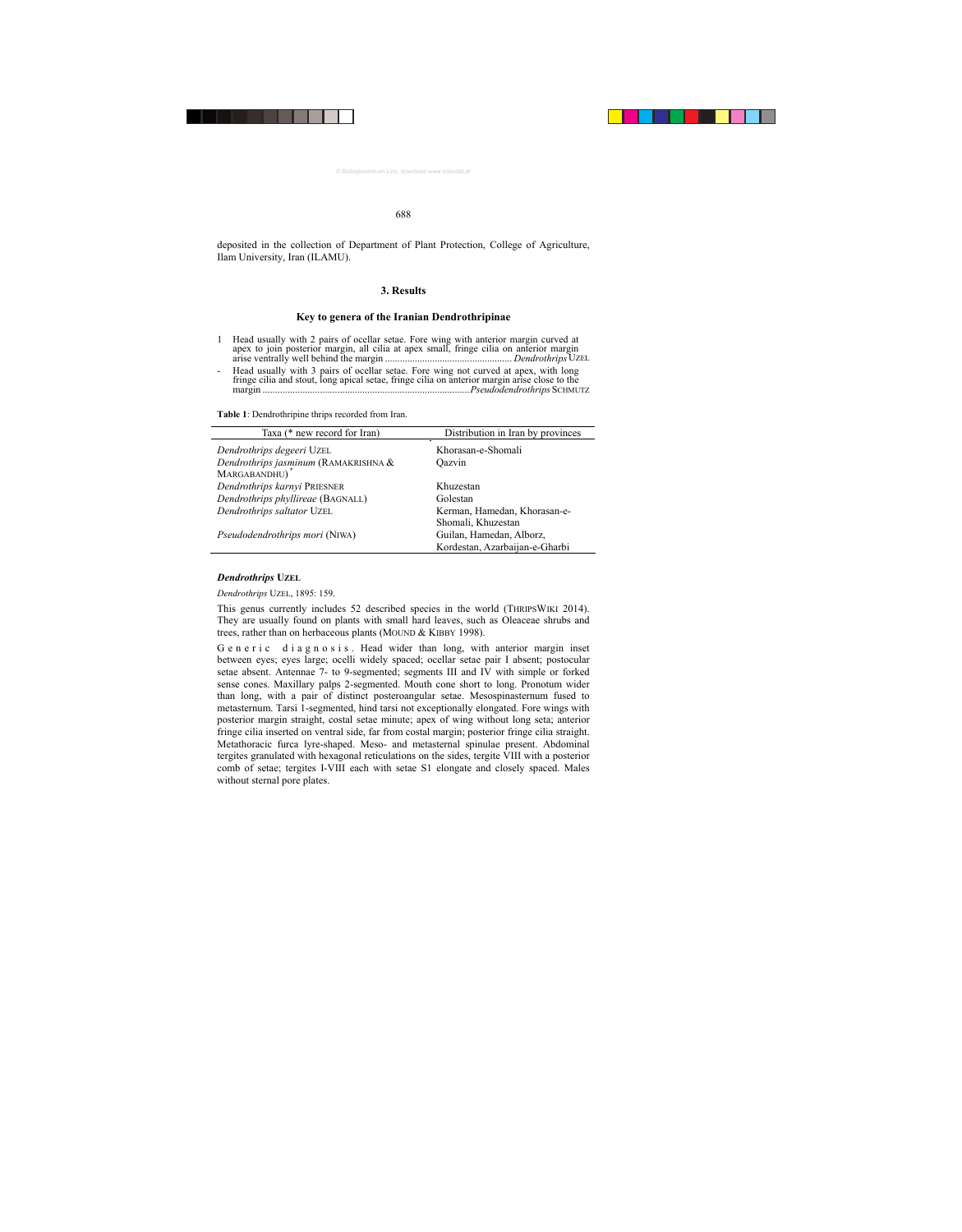#### 689

#### **Key to Iranian species of** *Dendrothrips* **UZEL**

| $\mathbf{1}$ | Pronotum in the posterior angles without long setae, or setae that as small as discal   |  |
|--------------|-----------------------------------------------------------------------------------------|--|
|              | - Pronotum in the posterior angles with at least single setae, that clearly longer than |  |
|              |                                                                                         |  |
|              |                                                                                         |  |
|              |                                                                                         |  |
|              |                                                                                         |  |
|              |                                                                                         |  |
|              |                                                                                         |  |

#### *Dendrothrips jasminum* **(RAMAKRISHNA & MARGABANDHU, 1939), new record**

*Dendrothripiella jasminum* RAMAKRISHNA & MARGABANDHU, 1939: 36.

D i a g n o s i s . Body color grayish yellow, all legs yellowish; antennal segments I, III & IV yellowish, segments II, IV-VIII brown to dark brown; wings transparent and white.

F e m a l e m a c r o p t e r a . Head wider than long, with two pairs of ocellar setae; ocelli present; eyes large; mouth cone reaching to prosternum. Antennae 8-segmented; segment II globular and stouter than segment I; segments III and IV with forked sense cones; segments III & IV in equal length. Maxillary palps 2-segmented. Pronotum wider than long, with a pair of distinct posteroangular setae that longer than pronotal discal setae. Mesonotum longitudinally striate; metascutum with small sculpture, median setae situated behind anterior margin. Tarsi 1-segmented. Fore wings first vein with the basal four small setae placed regularly up to the middle of the wing, second vein with 2 small setae at the middle far apart each other; posterior fringe cilia straight. Metathoracic furca lyre-shaped. Meso- and meta-sternal spinulae present. Abdomen elongate and ovalshaped, narrowing towards last segments, with ovipositor well-developed. Abdominal tergites granulated with hexagonal reticulations on the sides, tergite VIII with a comb at posterior margin; tergite I to VIII each with setae S1 elongate and closely spaced; tergite IX with two pairs of setae S1 & S2 long and equal in length; tergite IX with anterior half smooth, posterior half with microtrichia. Abdominal sternites without discal setae, with three pairs of posteromarginal setae; sternite VII with posteromarginal setae situated on posterior margin.

Male. Unknown.

M a t e r i a l e x a m i n e d : IRAN: Qazvin Province: Razjerd,  $2 \varphi \varphi$  Qazvin, from dill, *Anethum graveolens* (Apiaceae), 29.viii.2013, coll. A. Dosty, (in ILAMU).

Distribution. Iran (Qazvin province); India (RAMAKRISHNA & MARGABANDHU 1939).

### **Acknowledgements**

To Islamic Azad University, Takestan Branch, for the financial support given to the second author during her M.Sc. course. We are also grateful to Dr. Kaomud Tyagi, Zoological Survey of India for supplying some references.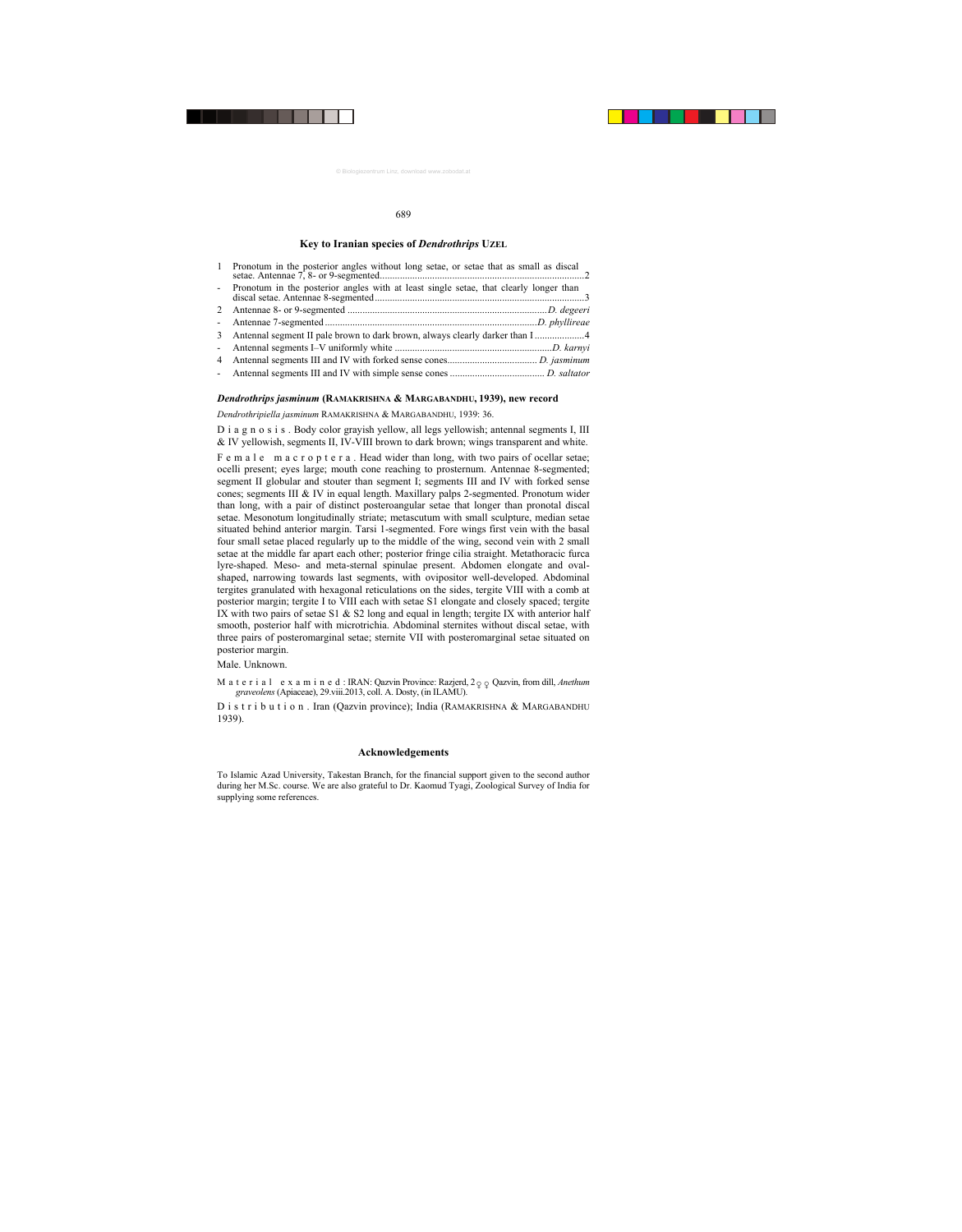#### 690

#### **References**

- MASUMOTO M. & S. OKAJIMA (2003): Two new Dendrothripinae (Insecta: Thysanoptera: Thripidae) from Japan. — Species Diversity **8**: 35-46.
- MIRAB-BALOU M.  $& X.X$ . CHEN (2010): A new method for preparing and mounting thrips for microscopic examination. — Journal of Environmental Entomology **32** (1): 115-121.
- MIRAB-BALOU M. (2013): A checklist of Iranian thrips (Insecta: Thysanoptera). Far Eastern Entomologist **267**: 1-27.
- MOUND L.A. & G. KIBBY (1998): Thysanoptera: An Identification Guide.  $2<sup>nd</sup>$  Ed. CABI, Oxford and New York, 70 pages.
- MOUND L.A. (1997): Biological diversity. In: LEWIS T. (ed.), Thrips as crop pests. Wallingford (UK): CAB International. pp. 197-215.
- RAMAKRISHNA T.V. & V. MARGABANDHU (1939): Notes on Indian Thysanoptera with descriptions of new species. — Indian Journal of Entomology **1**: 35-48.
- THRIPSWIKI (2014): ThripsWiki providing information on the World's thrips. Retrieved June 20, 2014. from http://thrips.info/wiki/.
- UZEL H. (1895): Monographie der Ordnung Thysanoptera. Königgrätz, Bohemia pp. 1- 472.

Autors' addresses: Majid MIRAB-BALOU

Department of Plant Protection, College of Agriculture, Ilam University, Ilam, Iran Corresponding author: E-mail: majid.mirab@gmail.com

Azra DOSTY Department of Plant protection, College of Agriculture, Takestan Branch, Islamic Azad University, Takestan, Iran